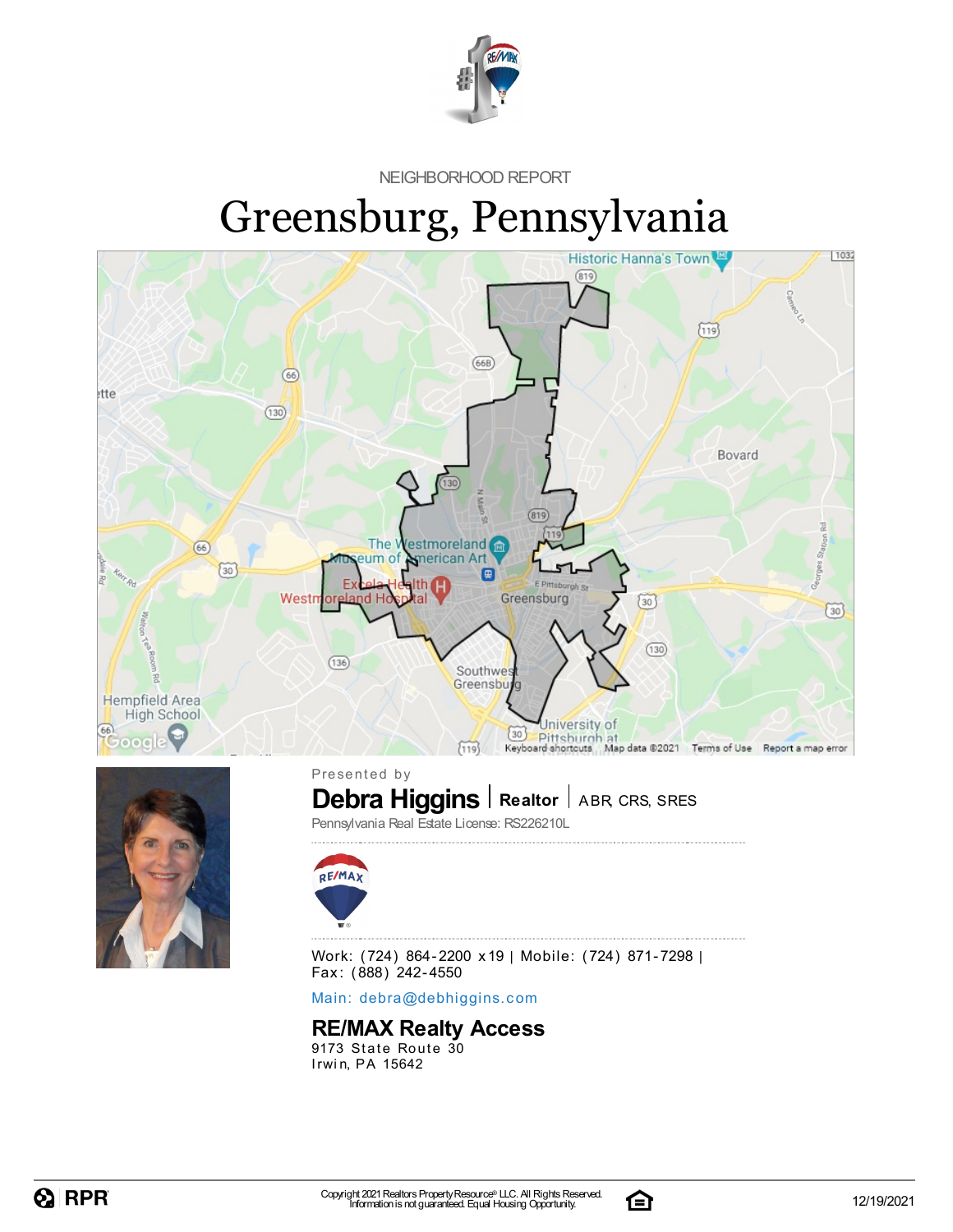

## Neighborhood: Housing Stats and Charts

|                                                         | Greensburg | <b>Westmoreland County</b> | Pennsylvania | <b>USA</b> |
|---------------------------------------------------------|------------|----------------------------|--------------|------------|
| <b>Median Estimated Home Value</b>                      | \$220K     | \$211K                     | \$269K       | \$298K     |
| <b>Estimated Home Value 12-Month Change</b>             | $+5.2\%$   | $+2.8\%$                   | $+9.2%$      | $+16.5%$   |
| <b>Median List Price</b>                                | \$195K     | \$175K                     | \$240K       | \$144K     |
| <b>List Price 1-Month Change</b>                        | $-2.3%$    | $-2.7\%$                   | $-2%$        | $-4.3%$    |
| List Price 12-Month Change                              | $+1.2%$    | $+3.6%$                    | $+5.7\%$     | $+4%$      |
| <b>Median Home Age</b>                                  | 19         | 21                         | 52           | 41         |
| Own                                                     | 49%        | <b>77%</b>                 | 69%          | 64%        |
| Rent                                                    | 51%        | 23%                        | 31%          | 36%        |
| \$ Value of All Buildings for which Permits Were Issued |            | \$122M                     | \$5.08B      | \$307B     |
| % Change in Permits for All Buildings                   |            | $-4\%$                     | $+7%$        | $+13%$     |
| % Change in \$ Value for All Buildings                  |            | $+10%$                     | $+9\%$       | $+10%$     |

#### Median Sales Price vs. Sales Volume

Thischart comparesthe price trend and salesvolume for homesin an area. Home pricestypically followsales volume, with a time lag, since sales activity isthe driver behind price movements.

Data Source: Public recordsand listings data

Update Frequency: Monthly

Median Sales Price Public Records Median Sales Price Listings Sales Volume

Public Records Sales Volume

Listings



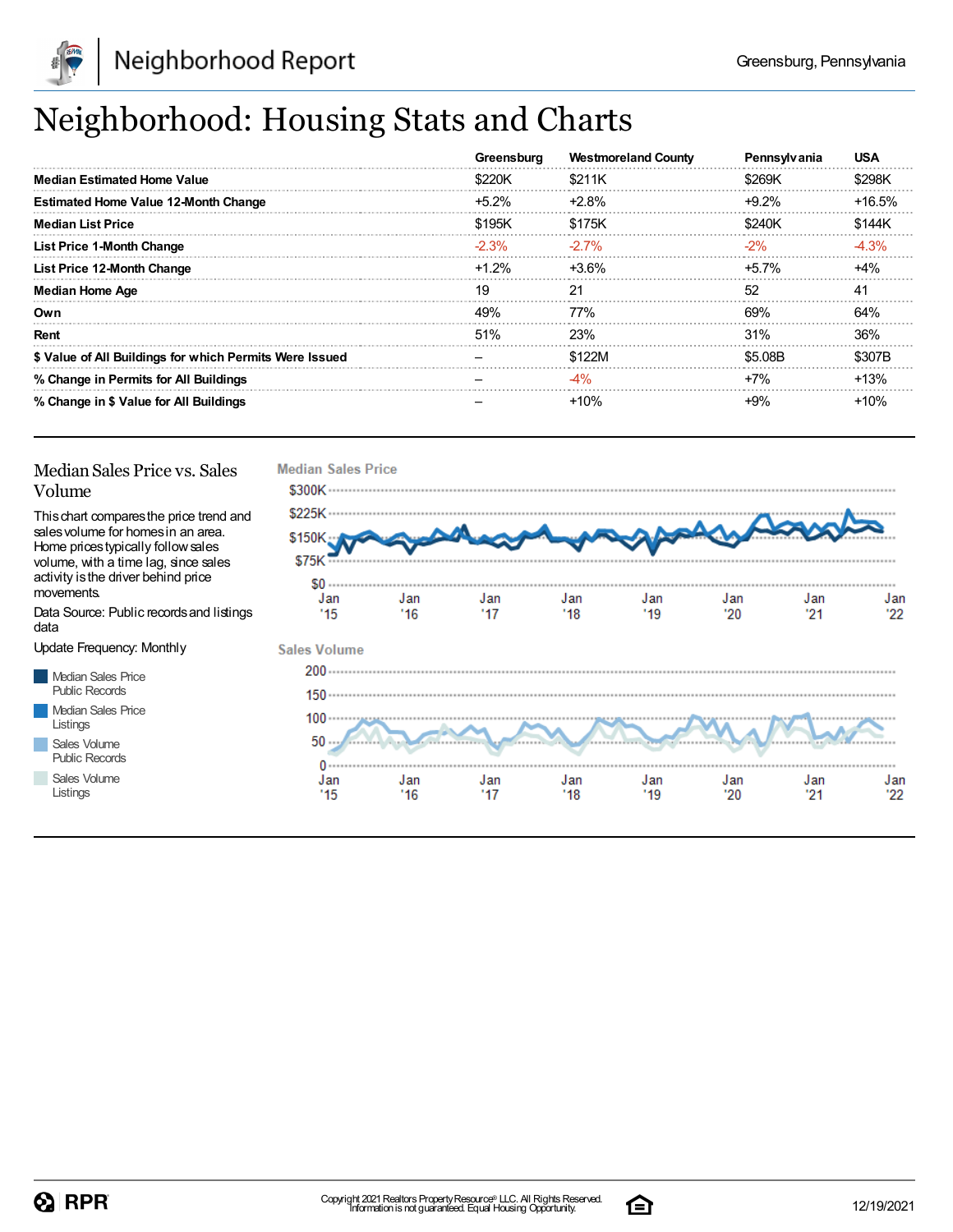

#### Median Listing Price vs. Listing Volume

Thischart comparesthe listing price and listing volume for homesin an area. Listing prices often follow listing volume, with a time lag, because supply can drive price movements.

Data Source: On- and off-market listings sources

Update Frequency: Monthly

**Median List Price** Listing Volume



#### Price Range of Homes Sold

Thischart showsthe distribution of homes reported sold in the past six monthswithin different price rangesin the area of your search. The amount shown for the subject property is sold data where available, or the property's estimated value when salesdata are unavailable (such asa non-disclosure state) or provided in range format.

Data Source: Public records data Update Frequency: Monthly

Sales Count By Price Range

#### Price per Square Foot of Homes Sold

Thischart showsthe distribution of homes reported sold in the past six monthsat different pricesper square foot (living area sourced from public records).

Data Source: Public records data

Update Frequency: Monthly

Sales Count By Price Per Sq Ft





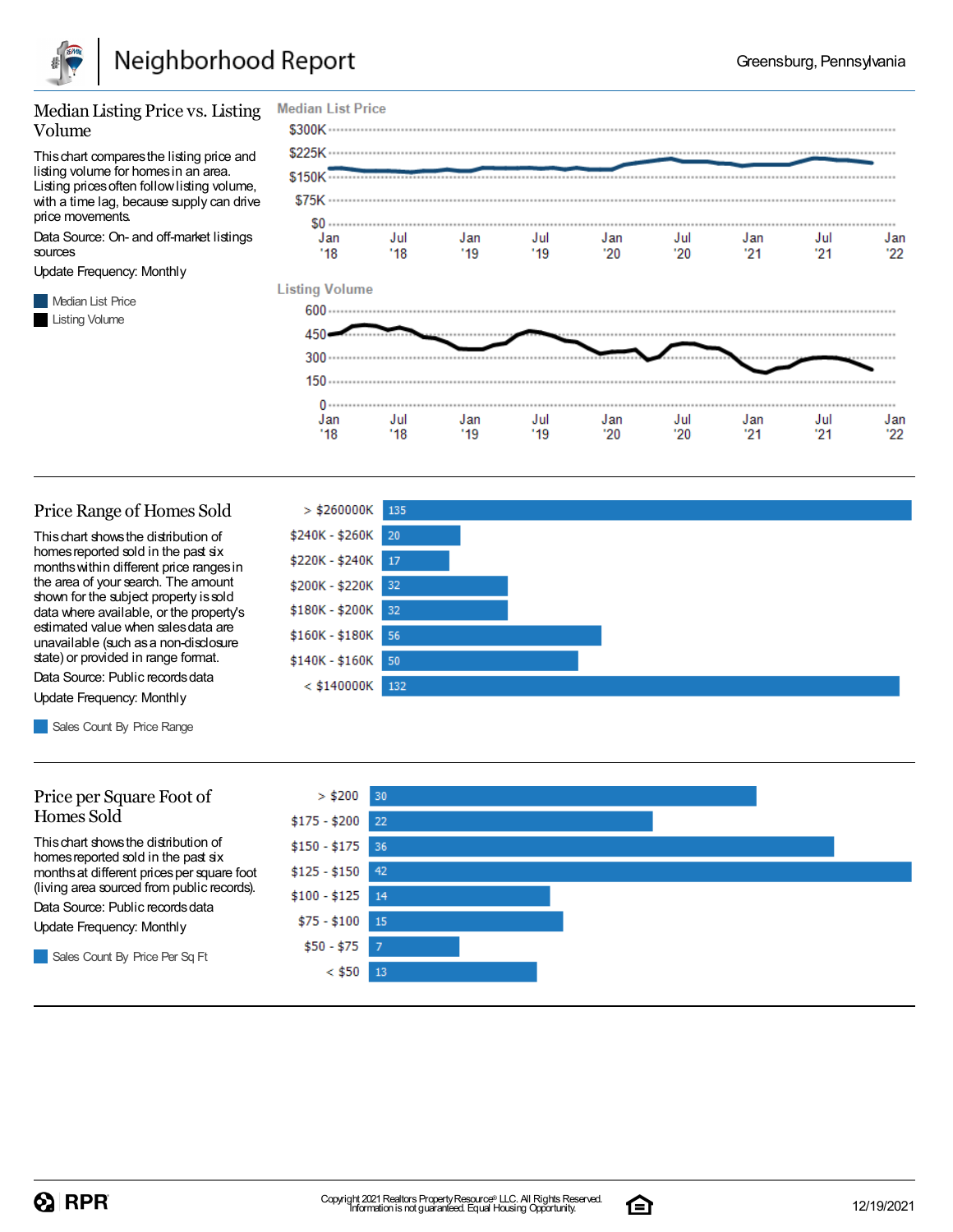

## Neighborhood Report



Sales Count by Age of House



 $20 - 30$ 

 $10 - 20$  29  $< 10$  $-9$ 

45



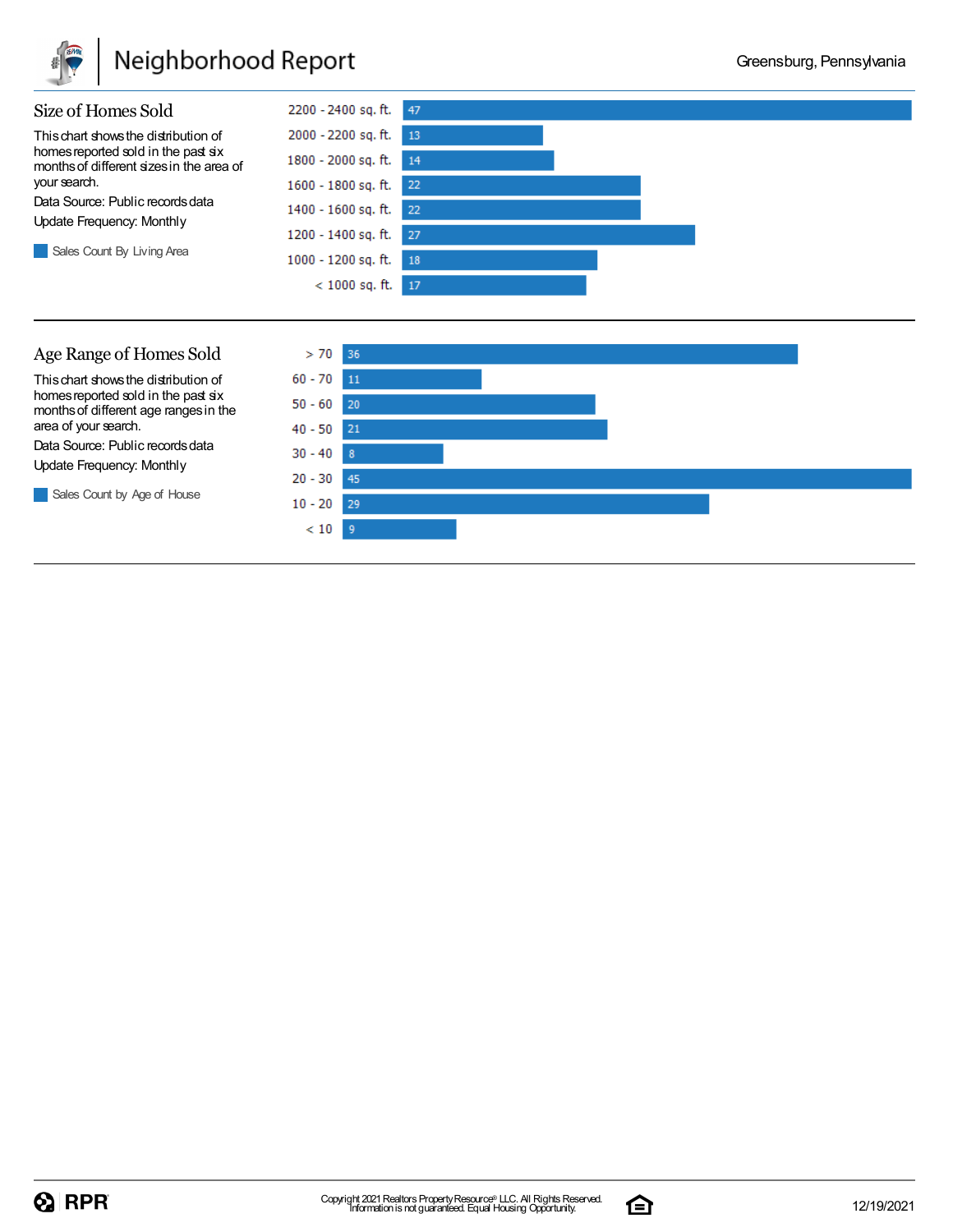

## Neighborhood: People Stats and Charts

|                               |       | Westmoreland County | ็anıa   | USA  |
|-------------------------------|-------|---------------------|---------|------|
| Population                    | 14.3K |                     | 12.8M   | 325M |
| 'ation Density per Sq Mi      | .52K  |                     | 286     |      |
| <b>tion Change since 2010</b> | . 7%  | $-1.9%$             | $+3.4%$ | 7%   |
| Median Age                    | વલ    |                     |         | 38   |
| Male / Female Ratio           | 44%   |                     | 40%     | 49%  |

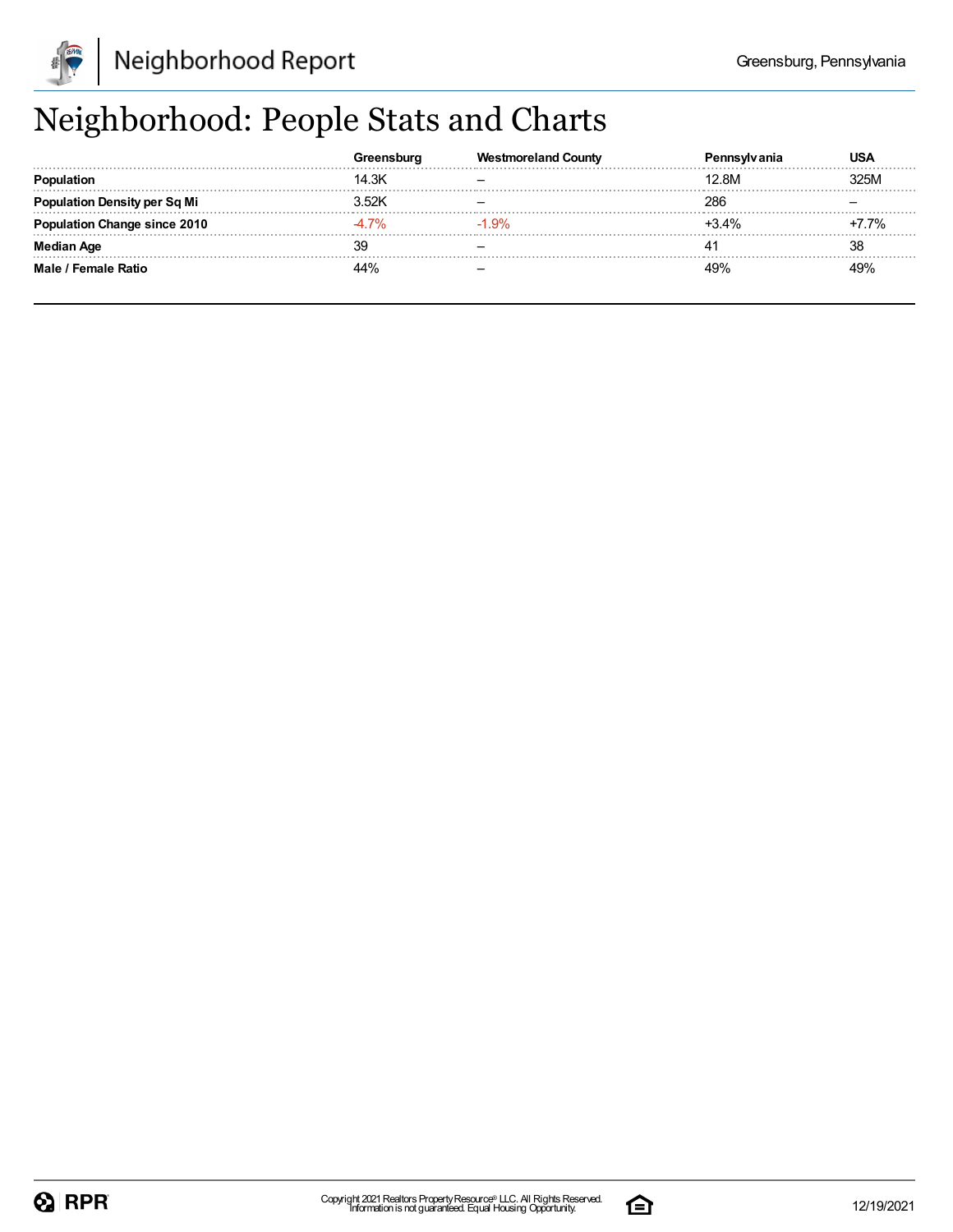

| <b>Education Levels of</b>                                                   | <b>Less Than 9th Grade</b>      |       |
|------------------------------------------------------------------------------|---------------------------------|-------|
| Population                                                                   | Greensburg                      | 1.5%  |
| This chart shows the educational                                             | Pennsylvania                    | 3.2%  |
| achievement levels of adults in an area,<br>compared with other geographies. | USA                             | 5.1%  |
| Data Source: U.S. Census American<br>Community Survey via Esri, 2020         | 9-12th Grade/No Diploma         |       |
| Update Frequency: Annually                                                   | Greensburg                      | 5.2%  |
|                                                                              | Pennsylvania                    | 6.3%  |
|                                                                              | <b>USA</b>                      | 6.9%  |
|                                                                              | <b>High School Graduate</b>     |       |
|                                                                              | Greensburg                      | 30.3% |
|                                                                              | Pennsylvania                    | 34.7% |
|                                                                              | <b>USA</b>                      | 27.0% |
|                                                                              | <b>Associate Degree</b>         |       |
|                                                                              | Greensburg                      | 29.1% |
|                                                                              | Pennsylvania                    | 24.4% |
|                                                                              | <b>USA</b>                      | 28.9% |
|                                                                              | <b>Bachelor's Degree</b>        |       |
|                                                                              | Greensburg                      | 22.0% |
|                                                                              | Pennsylvania                    | 19.0% |
|                                                                              | <b>USA</b>                      | 19.8% |
|                                                                              | At Least a College Education    |       |
|                                                                              | Greensburg 34.0%                |       |
|                                                                              | Pennsylvania                    | 31.4% |
|                                                                              | <b>USA</b>                      | 32.2% |
|                                                                              | <b>Grad/Professional Degree</b> |       |
|                                                                              | Greensburg                      | 12.0% |
|                                                                              | Pennsylvania                    | 12.4% |
|                                                                              | <b>USA</b>                      | 12.4% |
|                                                                              |                                 |       |



Data Source: U.S. Census Update Frequency: Annually

**Greensburg** 

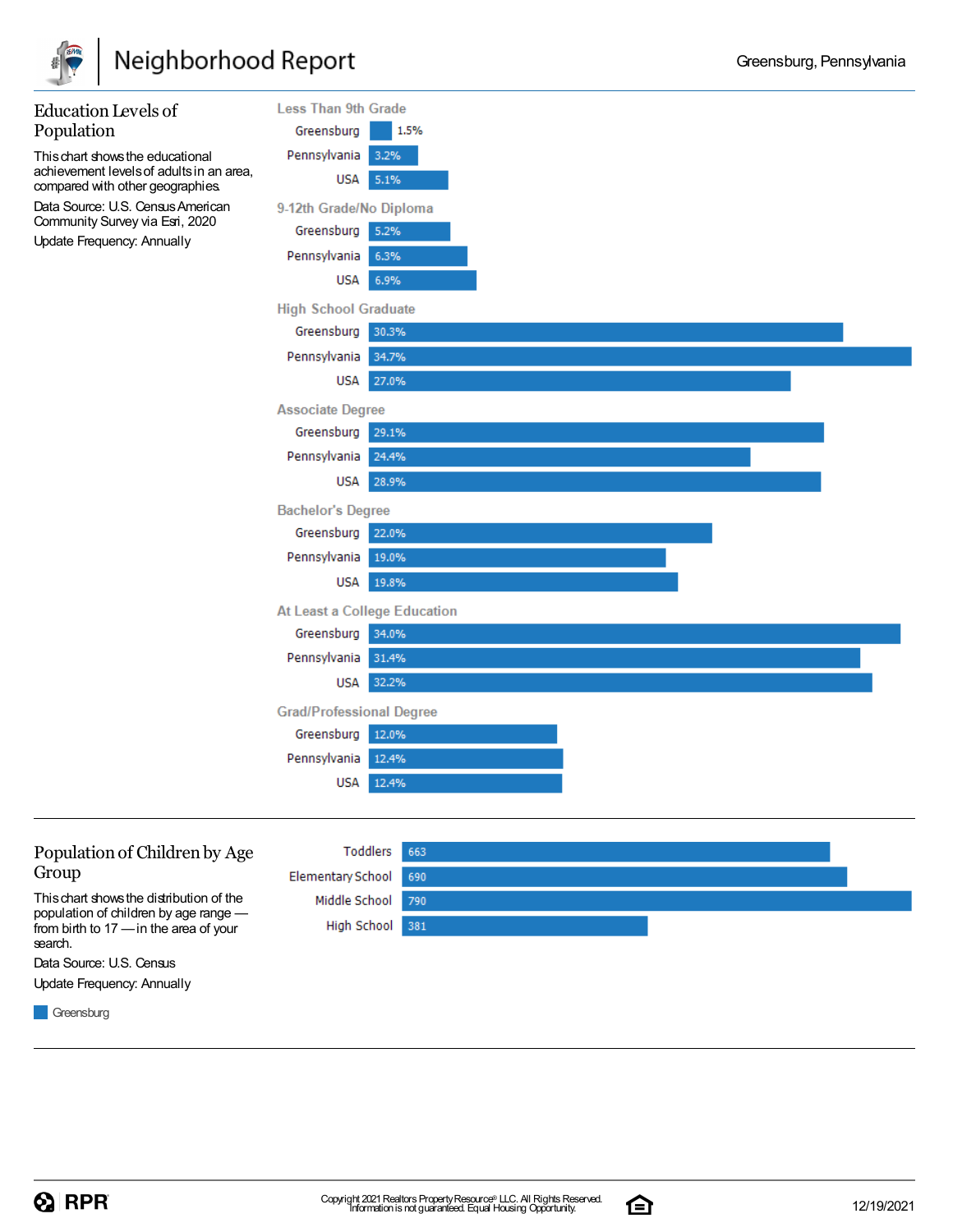

### Neighborhood Report



760

 $1,269$ 

Married with Children

Single with Children 632

Married without Children

Votes Democrat 52.1%

46.7%

Votes Republican

#### Households With Children

Thischart showsthe distribution of householdswith children, categorized by marital status, in the area of your search. Data Source: U.S. Census

Update Frequency: Annually

**Greensburg** 

#### Household Income Brackets

Thischart showsannual household income levelswithin an area. Data Source: U.S. Census

Update Frequency: Annually





#### Presidential Voting Pattern

Thischart showshowresidentsof a county voted in the 2020 presidential election.

Data Source: USElectionAtlas.org Update Frequency: Quadrennially

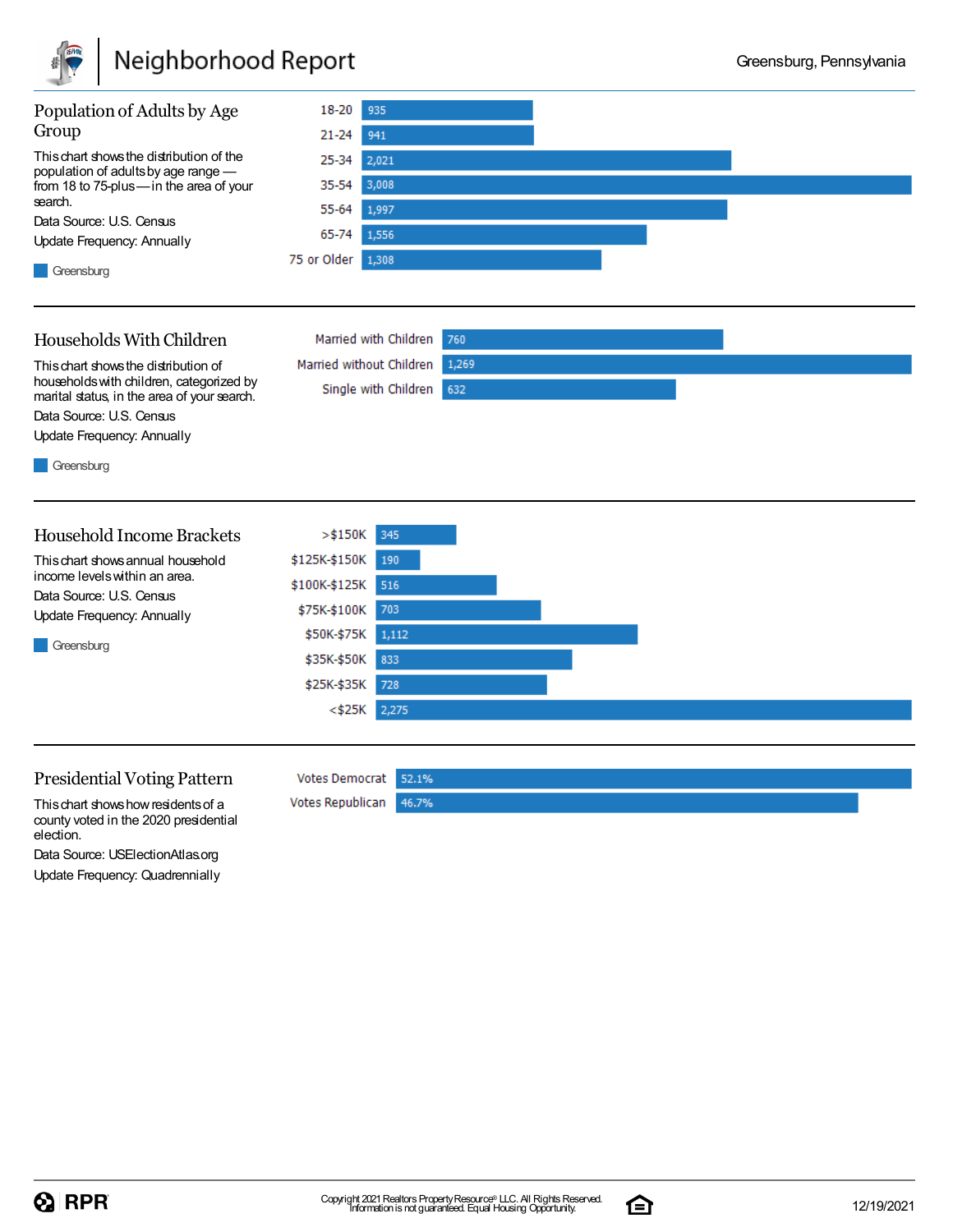

## Neighborhood: Economic Stats and Charts

|                    | oura | tmoreland Countv |          |          |
|--------------------|------|------------------|----------|----------|
| Income Per Capita  |      | \$34.274         | \$34.352 | \$34,103 |
| . Household Income | .058 | \$60 471         | \$61.744 | 62.843   |
|                    |      | 4.6%             | 4.9%     | .6%      |
| umber              |      | 8 0.5K           | 305K     |          |
| Number             |      |                  | 5.96M    |          |
| ∟abor Force Number |      |                  | 6.27M    |          |

#### Unemployment Rate

behind the housing market.

Update Frequency: Monthly

Westmoreland County Pennsylvania

**USA** 





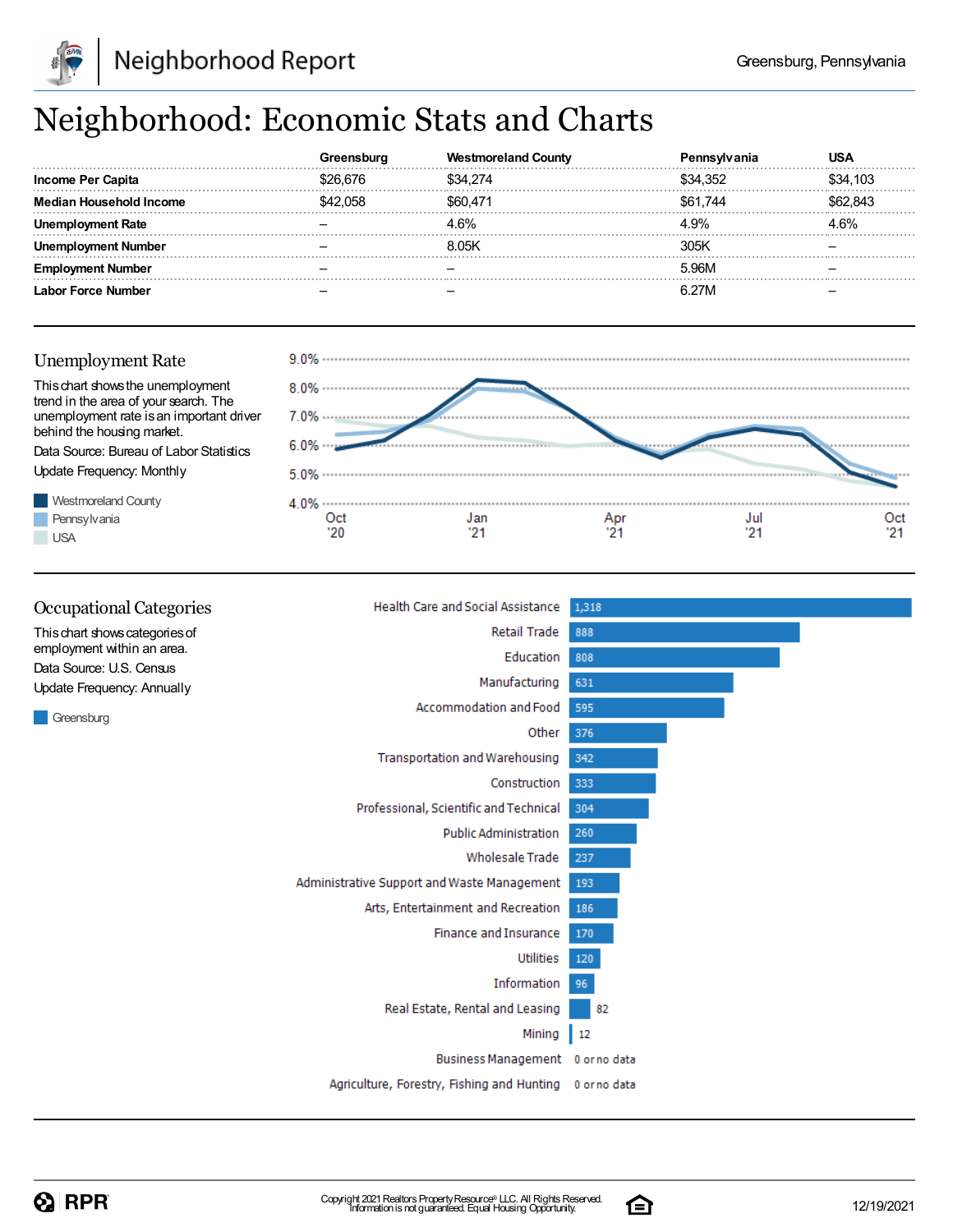

## Neighborhood: Quality of Life Stats and Charts

Quality of Life in 15601

|                                                         |       | <b>Westmoreland County</b> |       |  |
|---------------------------------------------------------|-------|----------------------------|-------|--|
| Elevation (in feet)                                     | Ⅰ.836 | 1.884                      |       |  |
| Annual Rainfall (in inches)                             | 45    | 42.17                      | 41.91 |  |
| <b>Annual Snowfall (in inches)</b>                      | 30.05 | 42.77                      | 45.69 |  |
| Days of Full Sun (per year)                             |       | 67                         |       |  |
| Travel Time to Work (in minutes)                        |       |                            |       |  |
| <b>Water Quality - Health Violations</b>                |       |                            |       |  |
| <b>Water Quality - Monitoring and Report Violations</b> |       |                            |       |  |
| <b>Superfund Sites</b>                                  |       |                            | 136   |  |
| <b>Brownfield Sites</b>                                 | 'es   | Yes                        | /es   |  |

| Average Commute Time                                                                                                                                                                                                                                                                                                                                                                                                                                                                       | $<$ 15 Minutes 45.0% |  |  |  |
|--------------------------------------------------------------------------------------------------------------------------------------------------------------------------------------------------------------------------------------------------------------------------------------------------------------------------------------------------------------------------------------------------------------------------------------------------------------------------------------------|----------------------|--|--|--|
| This chart shows average commute times                                                                                                                                                                                                                                                                                                                                                                                                                                                     | 15-30 Minutes 29.9%  |  |  |  |
| to work, in minutes, by percentage of an<br>area's population.                                                                                                                                                                                                                                                                                                                                                                                                                             | 30-45 Minutes 11.4%  |  |  |  |
| Data Source: U.S. Census                                                                                                                                                                                                                                                                                                                                                                                                                                                                   | 45-60 Minutes 5.5%   |  |  |  |
| Update Frequency: Annually                                                                                                                                                                                                                                                                                                                                                                                                                                                                 | $>1$ Hour 8.3%       |  |  |  |
| $\blacksquare$ $\blacksquare$ $\blacksquare$ $\blacksquare$ $\blacksquare$ $\blacksquare$ $\blacksquare$ $\blacksquare$ $\blacksquare$ $\blacksquare$ $\blacksquare$ $\blacksquare$ $\blacksquare$ $\blacksquare$ $\blacksquare$ $\blacksquare$ $\blacksquare$ $\blacksquare$ $\blacksquare$ $\blacksquare$ $\blacksquare$ $\blacksquare$ $\blacksquare$ $\blacksquare$ $\blacksquare$ $\blacksquare$ $\blacksquare$ $\blacksquare$ $\blacksquare$ $\blacksquare$ $\blacksquare$ $\blacks$ |                      |  |  |  |

Greensburg

| How People Get to Work                                                           | Drive/Carpool/Motorcycle | 5,832                    |  |
|----------------------------------------------------------------------------------|--------------------------|--------------------------|--|
| This chart shows the types of                                                    | Walk                     | 404                      |  |
| transportation that residents of the area<br>you searched use for their commute. | Work at Home             | 172                      |  |
| Data Source: U.S. Census                                                         | Public Transit           | 162                      |  |
| Update Frequency: Annually                                                       | Bicycle                  | $\overline{\phantom{0}}$ |  |
|                                                                                  |                          |                          |  |
| <b>Average Monthly</b>                                                           | Avg. January Min. Temp   | 20                       |  |
| Temperature                                                                      | Avg. January Max. Temp   | 36                       |  |
| This chart shows average temperatures in                                         | Avg. July Min. Temp      | 55                       |  |
| the area you searched.<br>Data Source: NOAA                                      | Avg. July Max. Temp      | 85                       |  |
| Update Frequency: Annually                                                       |                          |                          |  |

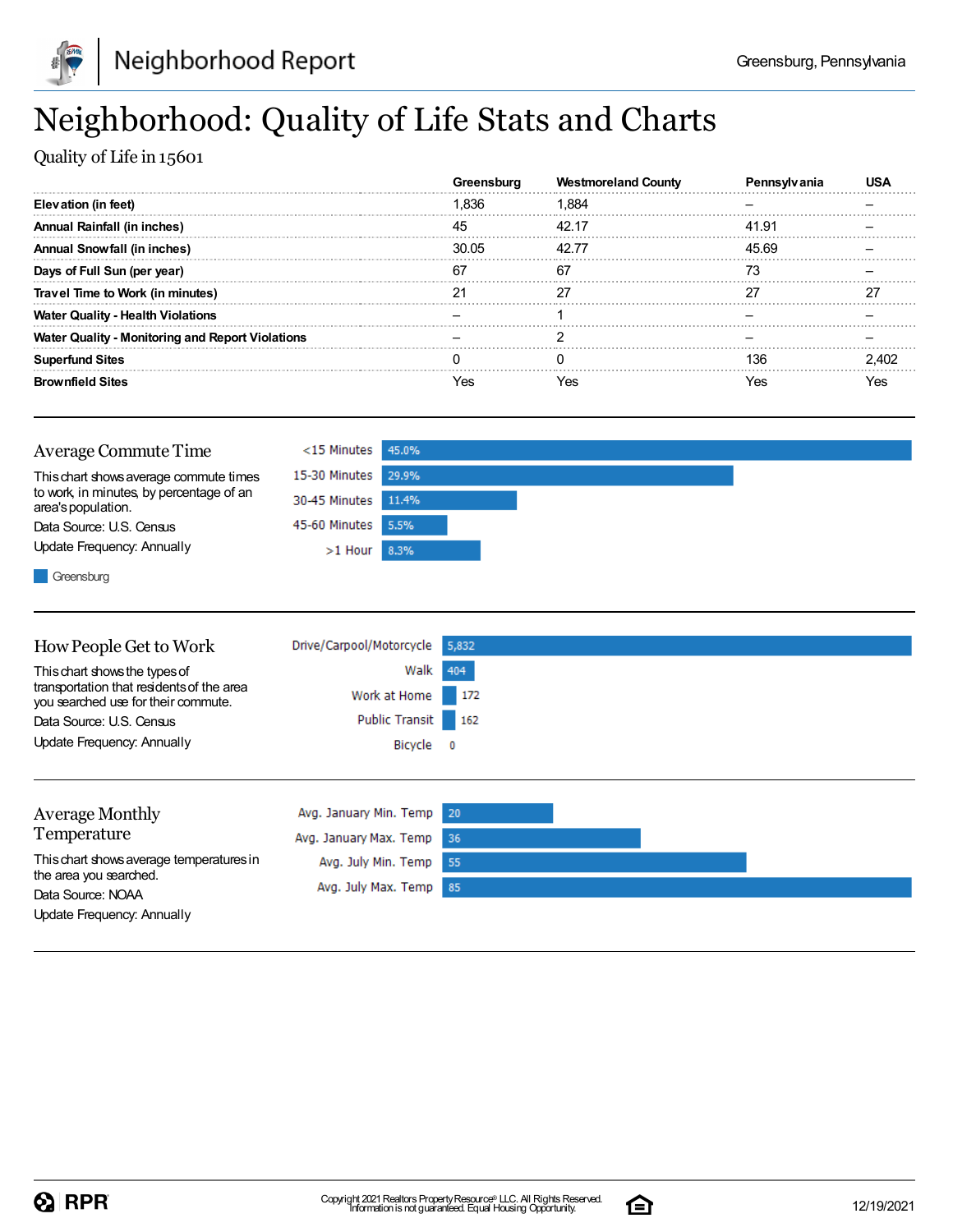